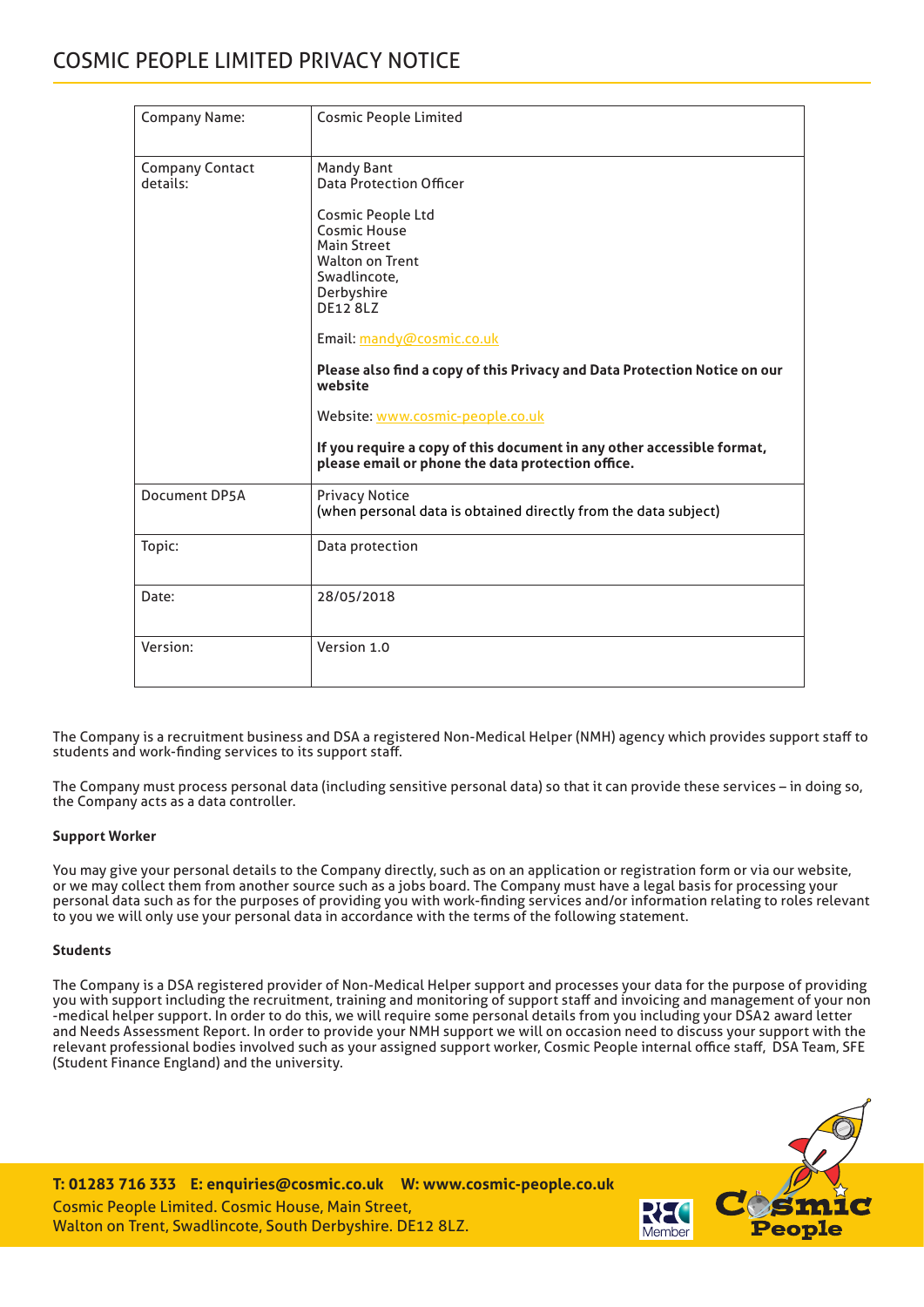## COSMIC PEOPLE LIMITED PRIVACY NOTICE

The Company processes your data to fulfil its obligation to DSA and the Department for Education and Student Loans Company's requirement of auditing students in receipt of support.

## 1. COLLECTION AND USE OF PERSONAL DATA

## **a. Purpose of processing and legal basis**

The Company will collect your personal data (which may include sensitive personal data) and will process your personal data for the purposes of providing you with work or arranging your NMH support.

In some cases, we may be required to use your data for the purpose of investigating, reporting and detecting crime and also to comply with laws that apply to us. We may also use your information during the course of internal audits to demonstrate our compliance with certain industry standards.

The legal bases we rely upon to offer these services to you are:

- Your consent
- Where we have a legitimate interest
- To comply with a legal obligation that we have
- To fulfil a contractual obligation that we have with you
- For the purpose of providing, including monitoring and invoicing your non-medical help support.
- For the purpose of recruitment and to match you with students
- Monitoring support and providing associated services such as payroll

To liaise with you about the support of student(s) that you hold as a higher education provider or who have attended the assessment centre or funding body you work for and your job role.

- The data we collect and how we collect it
- Your name and date of birth
- Your address, email address and telephone number(s)
- DSA funding letter and Needs Assessment report (students)
- Personal data for recruitment and payroll purposes (support worker)

It is usual that you provide the information required above to instruct our services to either provide your Non-Medical Helper support or to register with ourselves as a support worker. Methods of collection of data are directly from you, from your CV as advertised on a jobs board or in response to an advert, from an assessor or university.

## **b. Legitimate interest**

This is where the Company has a legitimate reason to process your data provided it is reasonable and does not go against what you would reasonably expect from us. Where the Company has relied on a legitimate interest to process your personal data our legitimate interests is/are as follows:

- To provide you with non-medical help support as requested (student)
- For the purposes of recruitment to match you with a student (support worker)

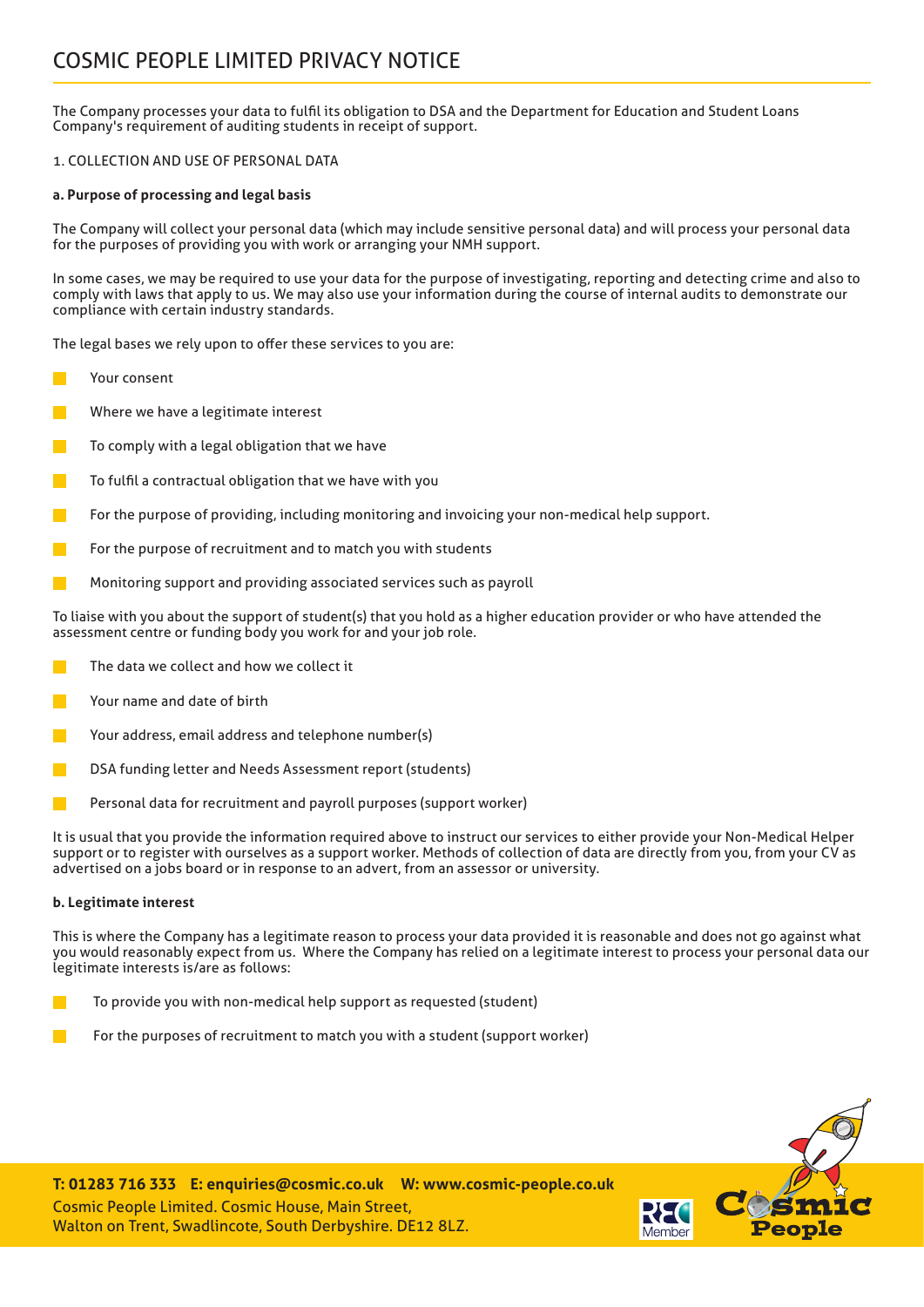### **c. Recipients of data**

The Company will process your personal data and/or sensitive personal data with the following recipients:

#### Students:

- We will share some of your personal data with your funding body
- We will share some of your personal data with your higher education provider
- We will share some of your personal data with the support workers you are assigned to
- We will share your support records with your higher education provider if you consent
- We will share some of your personal data with the DSA to discuss arranging and the on-going managing of your support including hours, course end dates, payroll queries and eligibility.
- We will share some of your personal data with the SFE to discuss arranging and the on-going managing of your support including hours, course end dates, payroll queries and eligibility.
- We can discuss your support arrangements with a family member or similar third-party if you consent.

#### **Support workers:**

We will share your name and contact details with the students whom you are assigned to support, the higher education provider and the funding body of the student you work with; DSA, the Department for Education and Student Loans Company – the sector auditing body and Her Majesty's Revenue and Customs and Nest – the pensions provider.

#### **Higher education institutes:**

We may share your name and contact details with the students whom we support.

#### **d. Statutory/contractual requirement**

Your personal data is required by law and/or a contractual requirement (e.g. our client may require this personal data), and/ or a requirement necessary to enter into a contract. You are obliged to provide the personal data and if you do not the consequences of failure to provide the data are:

We require personal data to provide our services to you. Without this data we will not be able to do this.

#### 2. OVERSEAS TRANSFERS

The Company will not transfer the information you provide to us to countries outside the European Economic Area ('EEA') for the purposes of providing you with work-finding services. The EEA comprises the EU member states plus Norway, Iceland and Liechtenstein.

#### **Data security**

The personal data we hold on you is subject to appropriate security measures to prevent your information from being accidentally lost, used or accessed in an unauthorised way, altered or disclosed.

#### **Students**

In addition, any third- party professional body, (such as DSA, SFE, HEP, SLC, DoE, your assigned support worker) has a duty of confidentiality and will only be contacted with the information required on a business need to know basis.

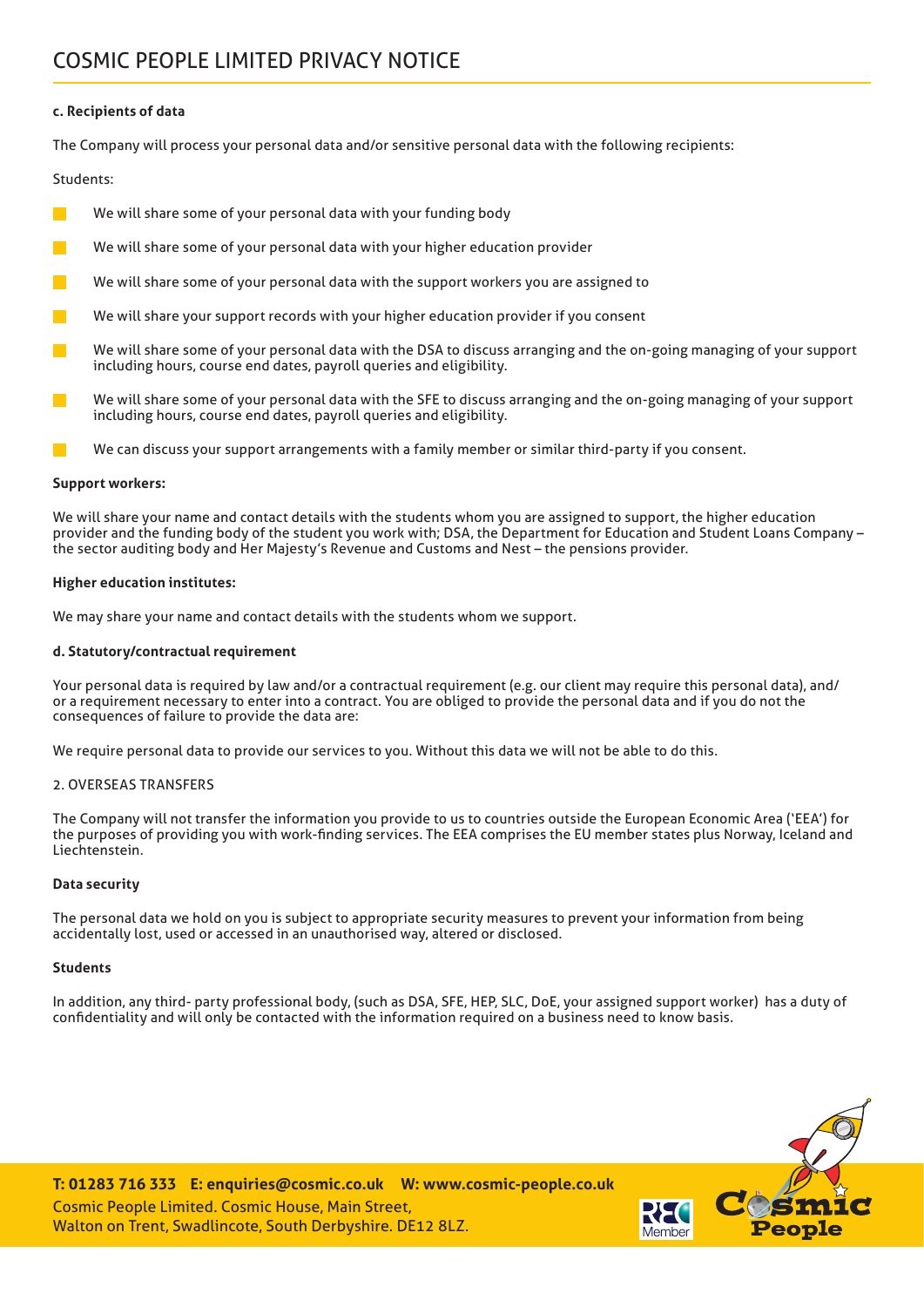## **3. Data retention**

The Company will retain your personal data only for as long as is necessary for the purpose we collect it. Different laws may also require us to keep different data for different periods of time.

The Conduct of Employment Agencies and Employment Businesses Regulations 2003, require us to keep work-seeker records for at least one year from (a) the date of their creation or (b) after the date on which we last provide you with work-finding services.

We must also keep your payroll records, holiday pay, sick pay and pensions auto-enrolment records for as long as is legally required by HMRC and associated national minimum wage, social security and tax legislation.

Where the Company has obtained your consent to process your personal and sensitive personal data including: (Students) your contact details,(phone number, address and email) name and any communication preference you have, your date of birth, Your student ID number, funding body name and customer reference number, information about your course, your support hours and type, our online systems, and any additional information you provide to assist us with matching you to a suitable support worker.

We always request your explicit consent to process information about your disability and it is only used for specific purposes (i.e. so we can do our best to meet your support needs). If you or your support worker raise any well-being concerns and you have provided explicit consent, we will share these with your higher education provider. We are required to provide reasons for missed sessions to your funding body and this may entail processing health related information if the session was missed due to illness or a reason related to your disability, we will do so in line with our retention policy. Upon expiry of that period the Company will seek further consent from you. Where consent is not granted the Company will cease to process your personal data and sensitive personal data.

Where the Company has obtained your consent to process your personal and sensitive personal data including: (Support workers), the personal data we process includes your name, contact details (address, phone number and email), right to work details, relevant qualifications, employment, training, your NI number and bank account details, photo ID, proof of address, CV, your gender, date of birth, references, register of interest, payroll information, terms and conditions, code of conduct, ISA Barred list, emergency contact details, professional body membership and information about the support work you have delivered.

The specialist category personal data we may process information about a disability and health. We always request your explicit consent to process information about a disability and it is only used for specific purposes (i.e. for the purposes of workplace reasonable adjustments). If you are unable to attend assignments due to ill-health, we may process this information because we are required by law to process sickness absence data to facilitate the payment of statutory sick pay. We may process personal data about any criminal convictions you may have where required for safeguarding purposes or higher education provider required checks, we will do so in line with our retention policy. Upon expiry of that period the Company will seek further consent from you. Where consent is not granted the Company will cease to process your personal data and sensitive personal data.

We will retain personal data no longer than is necessary for the purpose it was obtained for including for the purposes of satisfying any legal, accounting, reporting requirements. Some personal data will need to be retained for longer than others.

The type of data determines the retention period. Retention period; all criteria is used to determine the retention period.

At the end of the retention period the data will be reviewed and deleted.

## **Your rights**

Please be aware that you have the following data protection rights:

- The right to be informed about the personal data the Company processes on you;
- The right of access to the personal data the Company processes on you;
- The right to rectification of your personal data;
- The right to erasure of your personal data in certain circumstances;
- The right to restrict processing of your personal data;
- The right to data portability in certain circumstances;
- The right to object to the processing of your personal data that was based on a public or legitimate interest;

Member

- The right not to be subjected to automated decision making and profiling; and
- The right to withdraw consent at any time.

**T: 01283 716 333 E: enquiries@cosmic.co.uk W: www.cosmic-people.co.uk** Cosmic People Limited. Cosmic House, Main Street, Walton on Trent, Swadlincote, South Derbyshire. DE12 8LZ.